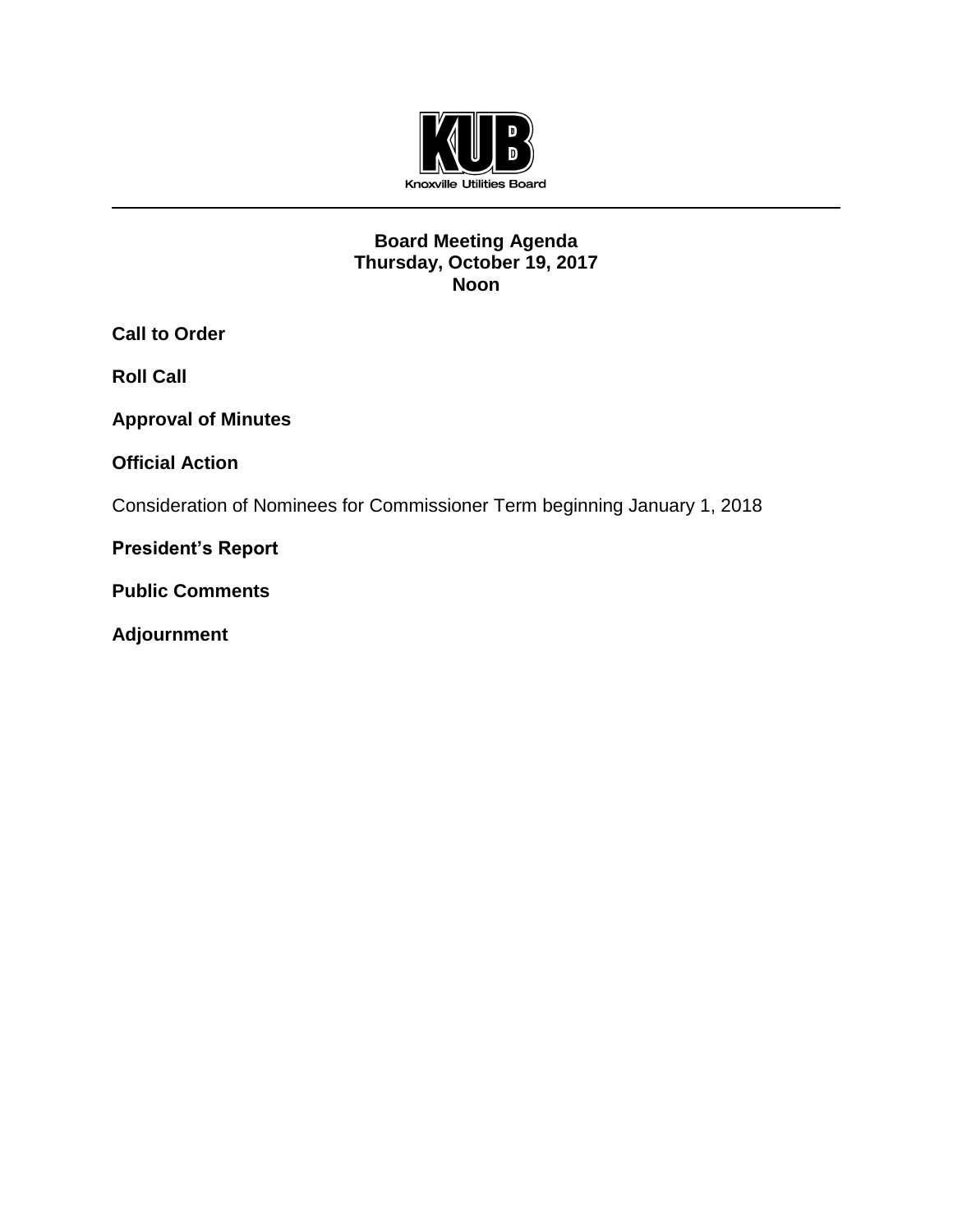# DRAFT

# **Knoxville Utilities Board Board Meeting Minutes Thursday, September 21, 2017, Noon**

## **Call to Order**

The Knoxville Utilities Board met in regular session in the Larry A. Fleming Board Room at 445 S. Gay Street, on Thursday, September 21, 2017, pursuant to the public notice published in the January 7, 2017, edition of the *News Sentinel*. Chair Herbert called the meeting to order at 12:00 p.m.

#### **Roll Call**

Commissioners Present: Jerry Askew, Kathy Hamilton, Celeste Herbert, Sara Pinnell, Tyvi Small, Nikitia Thompson, and John Worden

Commissioners Absent: None

#### **Approval of Minutes**

The Minutes of the August 17, 2017, Board Meeting were approved as distributed upon a motion by Commissioner Askew and seconded by Commissioner Small.

#### **Old Business**

None

#### **New Business**

#### **Resolution 1370, A Resolution Authorizing the transfer of Knoxville Utilities Board's Right, Title and Interest in Real Property Along Clifton Road, Sanderson Road and Chillicothe Street to the City of Knoxville**

President Roach advised the Board that several vacant properties in the Clifton Road area had previously been needed for electric transmission lines. These lines have since been relocated and KUB now only requires an easement along the edge of the properties. KUB has been in discussion with the City of Knoxville regarding the transfer of title and interest in these properties to the City to be used for a public purpose to be determined by the City. She recognized Julie Childers, Vice President of Water/Wastewater Engineering, to provide the details of the proposed resolution.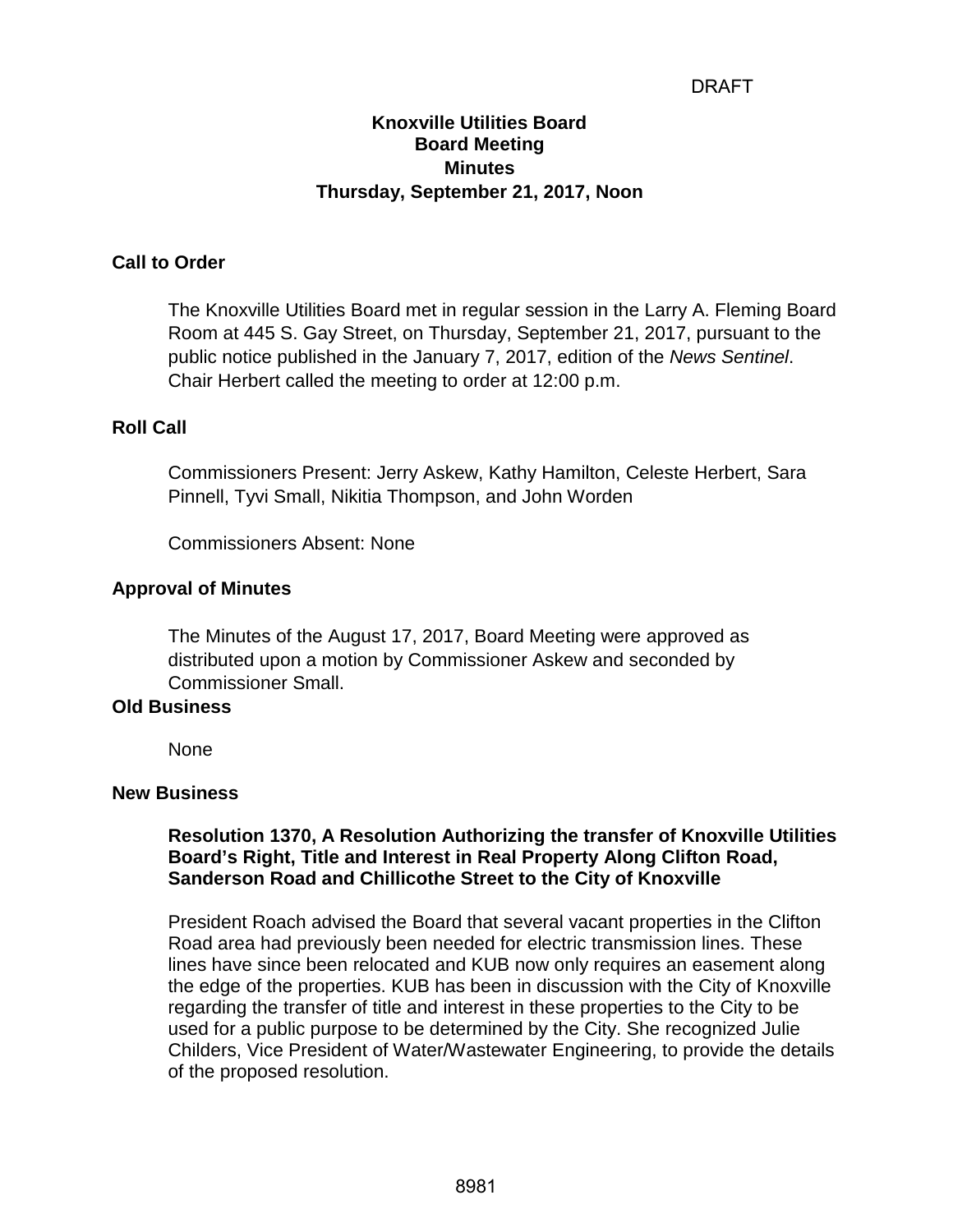# September 21, 2017

President Roach recommended adoption of Resolution 1370 on first and final reading. Her written recommendation is included in Attachment 1.

Upon a motion by Commissioner Thompson and a second by Commissioner Hamilton, Resolution 1370 *(Attachment 1)* was adopted by a roll call vote on first and final reading. The following Commissioners voted "aye": Askew, Hamilton, Herbert, Pinnell, Small, Thompson, and Worden. No Commissioner voted "nay".

# **President's Report**

#### **Grid Modernization: Distribution Automation and Network**

President Roach reminded Commissioners that the Board voted to fund the Grid Modernization project in the spring of 2015 and that KUB is still on time and on budget to install 400,000 advanced meters throughout KUB's system by July 2020. Today's presentation focused on another aspect of Grid Modernization known as Distribution Automation. This is a 10-year effort that will modernize KUB's internal communication networks and distribution system devices, and will result in more streamlined operations and fewer customer outages. She recognized Andrew Hmielewski, Business Management Analyst in Grid Modernization, who is heading up the Distribution Automation project to provide an update.

# **Supporting Our Community's Growth**

President Roach advised Commissioners that development activity is increasing in our service area. She recognized John Williams, Manager and Assistant to the Chief Financial Officer, to provide an update on KUB's New Service Department and local development activities.

# **Bond Sale Results**

President Roach advised Commissioners that KUB received very attractive rates for the sale of 30-year bonds and recognized Mark Walker, Senior Vice President and Chief Financial Officer, to report on the results of the sale.

Mr. Walker noted that a copy of the Official Statement describing each series of bonds was available at the meeting for public review, in addition to Form CT-0253 for each series of bonds.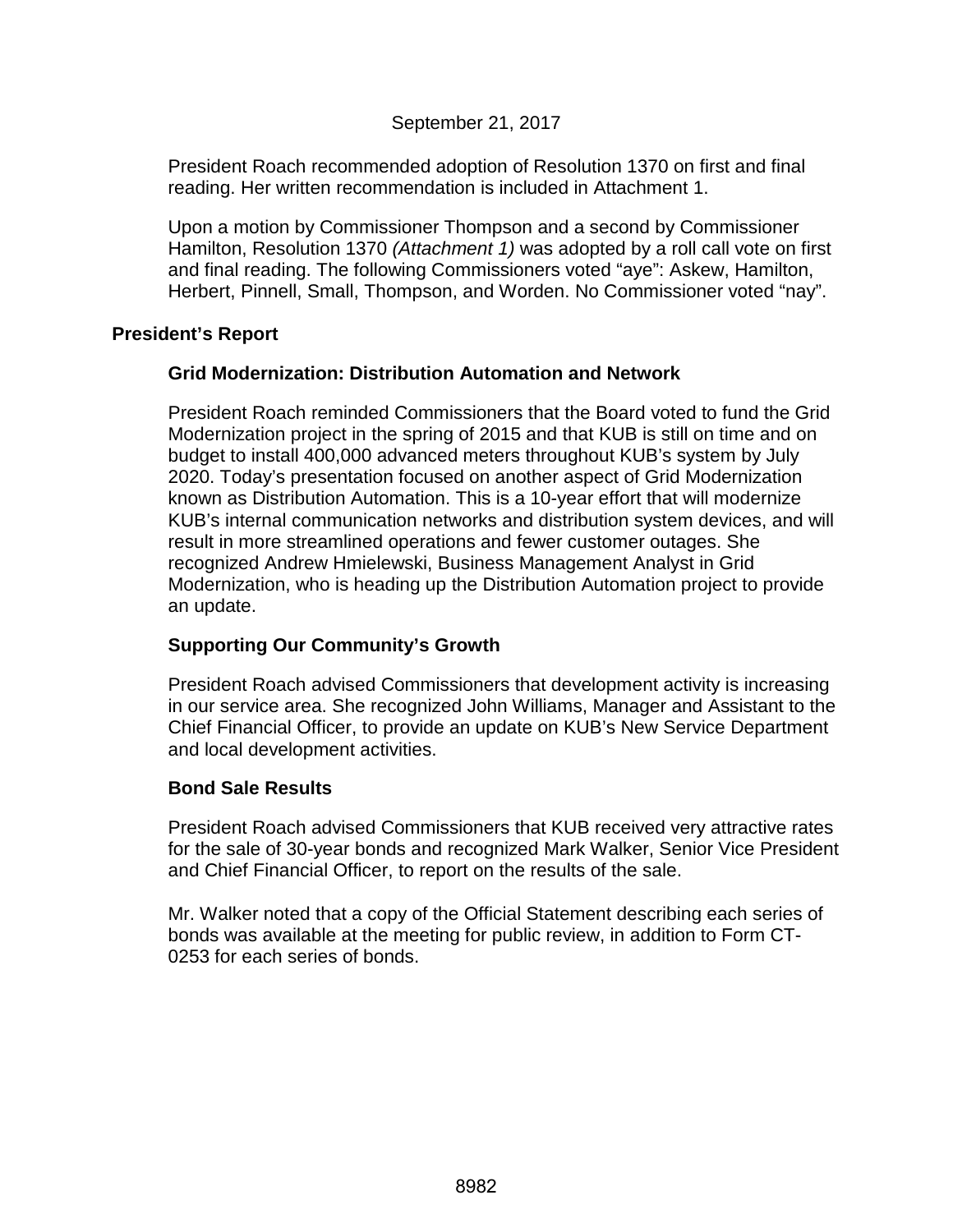# September 21, 2017

#### **Other Business**

## **Nominating Committee**

Commissioner Thompson advised the Board that the Nominating Committee received 16 applications for the term beginning in January 2018. The Nominating Committee has reviewed the applications and will conduct interviews later this month. Pursuant to City Charter, at least five candidates will be submitted to the Mayor, and those candidates will be nominated at next month's meeting.

## **Public Comment**

John Vincenzo – 7301 Royal Springs Boulevard – Knoxville, TN 37918

# **Adjournment**

 $\overline{a}$ 

There being nothing further to come before the Board, Chair Herbert declared the meeting adjourned at 1:00 p.m.

Celeste Herbert, Chair

Mark Walker, Board Secretary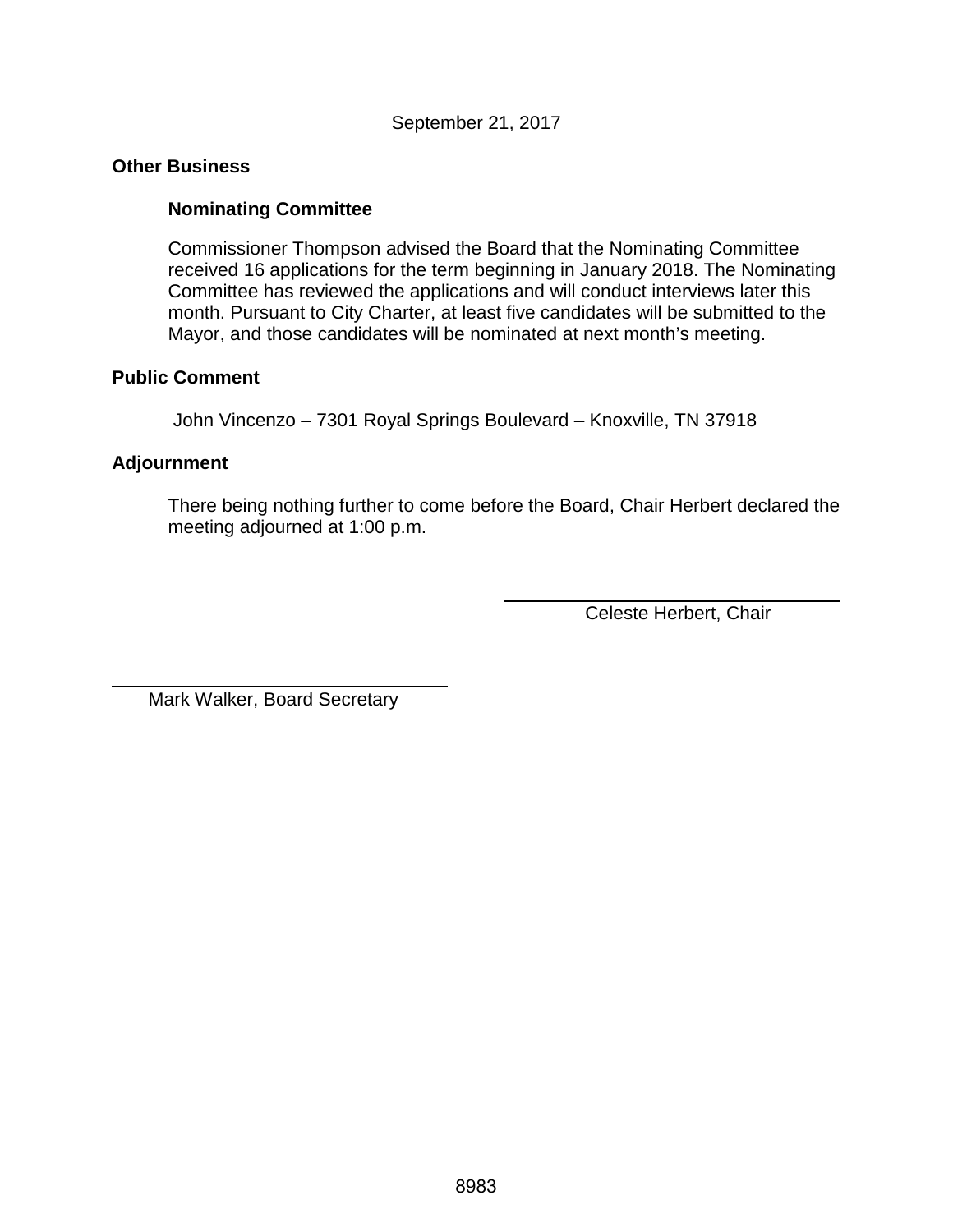# **Attachments**

| Attachment 1 | Recommendation Letter and Resolution 1370, A Resolution<br>Authorizing the transfer of Knoxville Utilities Board's Right,<br>Title and Interest in Real Property Along Clifton Road,<br>Sanderson Road and Chillicothe Street to the City of<br>Knoxville | Page(s)<br>8985-8988 |
|--------------|-----------------------------------------------------------------------------------------------------------------------------------------------------------------------------------------------------------------------------------------------------------|----------------------|
|--------------|-----------------------------------------------------------------------------------------------------------------------------------------------------------------------------------------------------------------------------------------------------------|----------------------|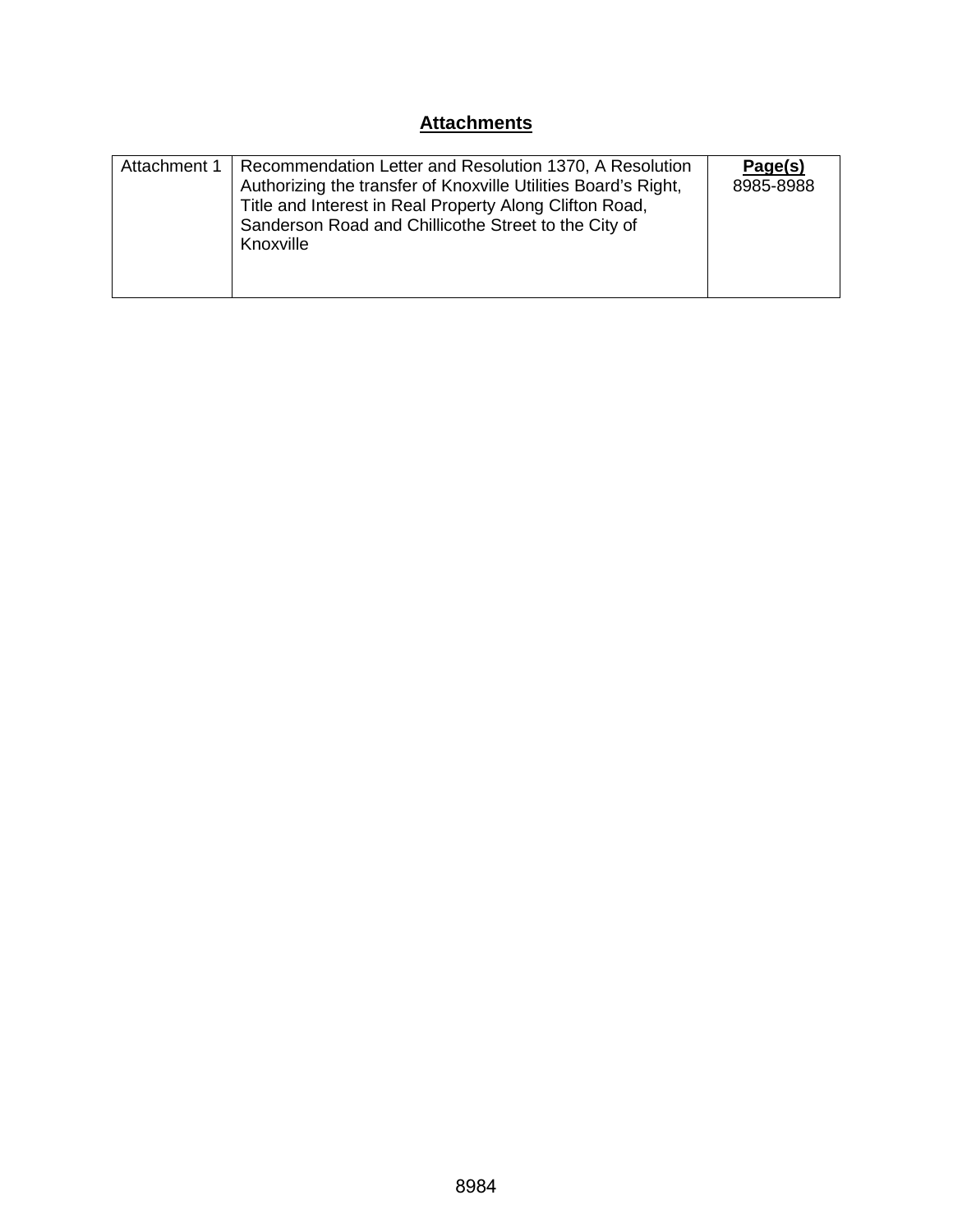

September 15, 2017

Knoxville Utilities Board 445 S. Gay Street Knoxville, Tennessee 37902-1109

Commissioners:

KUB owns and operates an electric substation located off Clifton Road in addition to electric transmission power lines crossing multiple vacant parcels of property along Clifton Road, Sanderson Road, and Chillicothe Street.

KUB recently approached the City of Knoxville regarding a potential transfer of the vacant parcels to the City for future public use, while reserving the necessary utility easements. KUB does not have a need for the vacant parcels and would save the cost of having to maintain the properties.

The City Charter, KUB's Procurement Procedures, and Electric System bond resolutions authorize the disposition of any real property of the electric system, which the KUB Board has determined to be no longer useful and necessary for the operation of the system. After consultation with Staff, I have determined the vacant parcels of property are not useful or necessary for the continued operation of the electric system and are not needed by any other KUB system, except for the necessary utility easements which will be retained by KUB.

Resolution 1370, which is attached for your information, authorizes the transfer of KUB's right, title, and interest in certain real properties along Clifton Road, Sanderson Road, and Chillicothe Street to the City. I recommend adoption of Resolution 1370 on first and final reading.

Respectfully submitted,

Nintha Roach

Mintha E. Roach President and Chief Executive Officer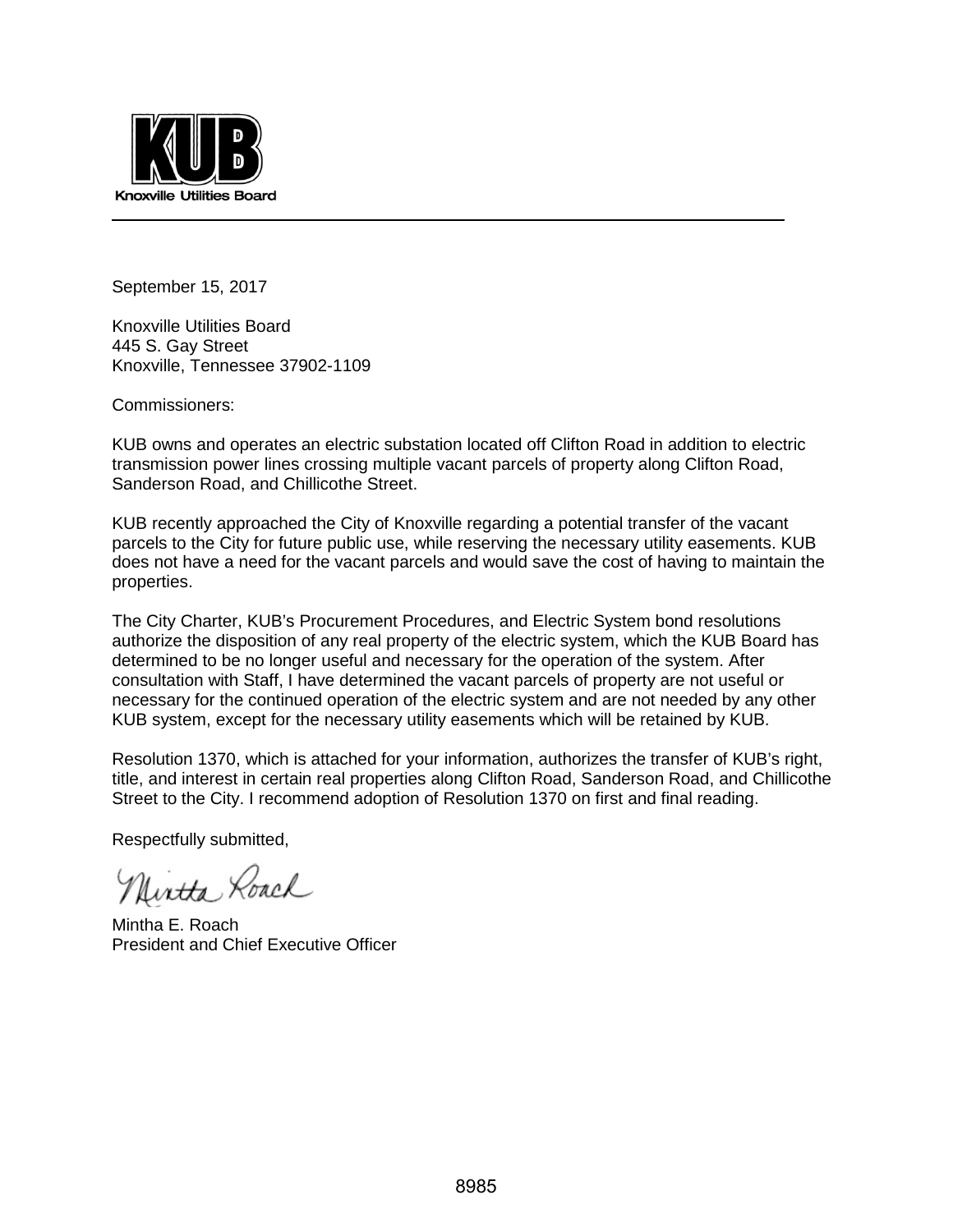# **RESOLUTION NO. 1370**

# **A Resolution Authorizing the transfer of Knoxville Utilities Board's Right, Title and Interest in Real Property Along Clifton Road, Sanderson Road and Chillicothe Street to the City of Knoxville**

**Whereas**, the City of Knoxville ("City") acting by and through its Knoxville Utilities Board ("KUB") holds title to certain real estate along Clifton Road, Sanderson Road, and Chillicothe Street in Knoxville, Tennessee (the "Clifton Road Properties"), more particularly described as follows:

| City of Knoxville Ward 23 Lot and Block #                   |
|-------------------------------------------------------------|
| Lot Nos. 209 and 210 in Block No. 13                        |
| Lot Nos. 295, 296, 297, 298, 299 and 300 in Block No.<br>21 |
| Lot Nos. 385, 386, 387, 388, 389 and 390 in Block No.<br>29 |
| Lot Nos. 475, 476, 477, 478, 479 and 480 in Block No.<br>37 |
| Lot Nos. 556, 557, 558, 559, 560 and 561 in Block No.<br>44 |
| Lot Nos. 626, 627, 628, 629, 630 and 631 in Block No.<br>50 |
| Lot Nos. 683, 684, 685, 686, 687 and 688 in Block No.<br>56 |
| Lot Nos. 712, 713 and 714 in Block No. 60                   |
| Lot Nos. 704, 705 and 706 in Block No. 59                   |
|                                                             |

**Whereas**, KUB owns and operates electrical lines and related facilities across the Clifton Road Properties and only requires utility easements across those properties; and

**Whereas**, subject to these restrictions, the City seeks to acquire from KUB all of KUB's right, title and interest in the Clifton Road Properties (the "Surplus Property") for use by the City for a public purpose; and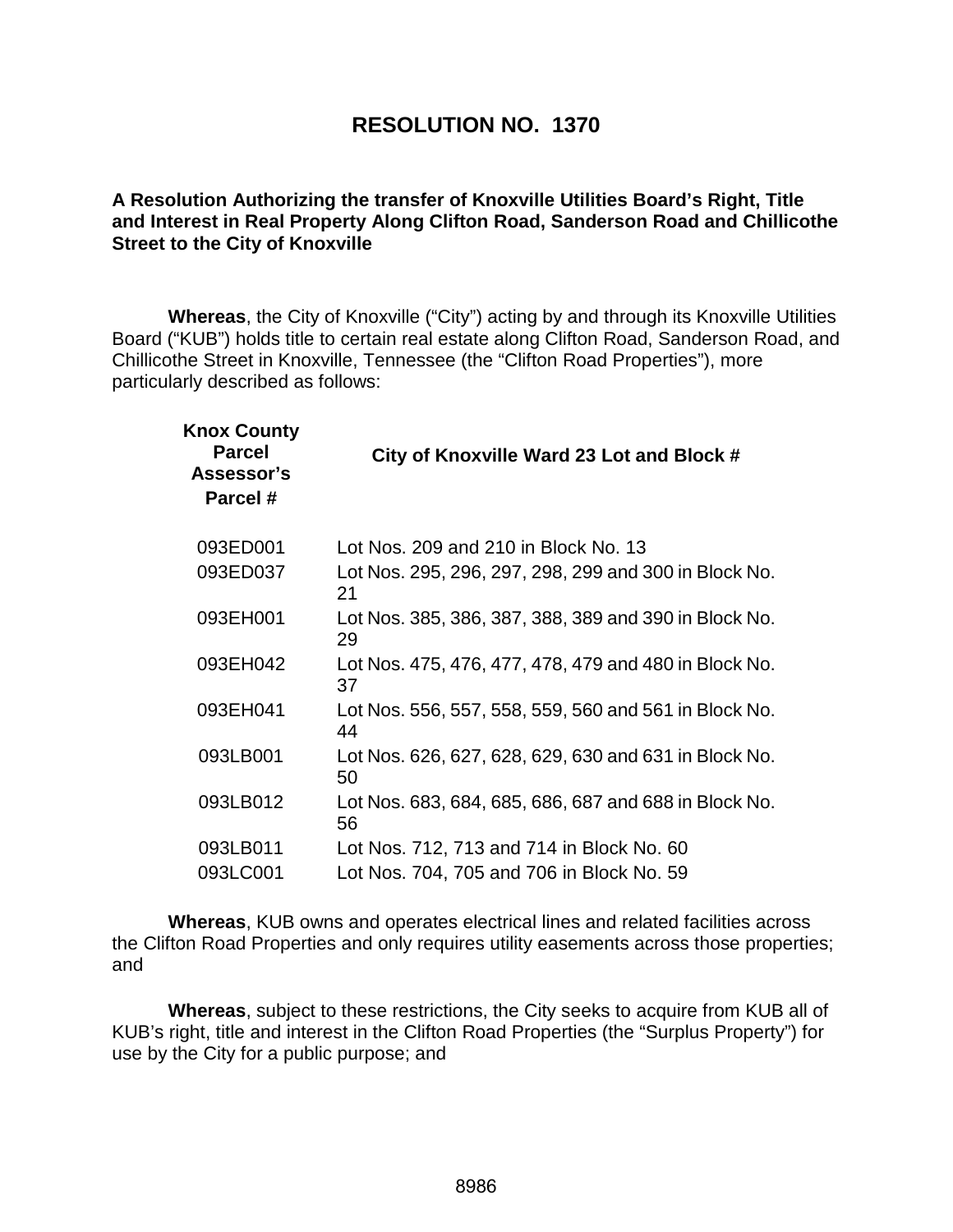**Whereas**, KUB pursuant to Article XI, Sections 1106(D) and (T) of the Charter of the City of Knoxville and Section VII of the KUB Procurement Procedures, has the authority, subject to the applicable provisions of any bonds or contracts, to transfer title of real property or any interest in such property in connection with the operation of its utility systems; and

**Whereas**, pursuant to T.C.A. § 12-9-110, public advertising and competitive bidding is not required for the transfer of the Surplus Property where it will be used for a public purpose; and

**Whereas**, the Surplus Property is not useful and necessary for the continued operation of KUB's systems substantially as they now exist, with the exception that KUB will retain easements for its utility lines and facilities across the Surplus Property; and

**Whereas**, pursuant to Section VII of the KUB Procurement Procedures, the President and CEO has determined that the Surplus Property is not needed by any KUB utility system; and

**Whereas**, the bond resolutions for KUB's Electric Division authorize the disposal of property of the Electric Division, which the KUB Board of Commissioners (the "Board") has determined to be no longer necessary and useful in the operation thereof.

# **Now, Therefore, Be it Hereby Resolved by the Board of Commissioners of the Knoxville Utilities Board:**

**Section 1**. That the Surplus Property is not useful and necessary to the continued safe, efficient and economic operation of the KUB electric system, with the exception that KUB will retain easements for its utility lines and facilities across the Surplus Property, nor is the Surplus Property needed for the operation of any other KUB system, and the revenues of the KUB electric system will not be reduced by its transfer.

**Section 2**. That it is in the best interest of KUB and the Electric Division to transfer the Surplus Property to the City of Knoxville.

**Section 3**. That the terms and conditions of the transfer, namely that the Surplus Property will be used for a public purpose, and that KUB will retain utility easements for its lines and other facilities across the Surplus Property, are fair, reasonable and appropriate.